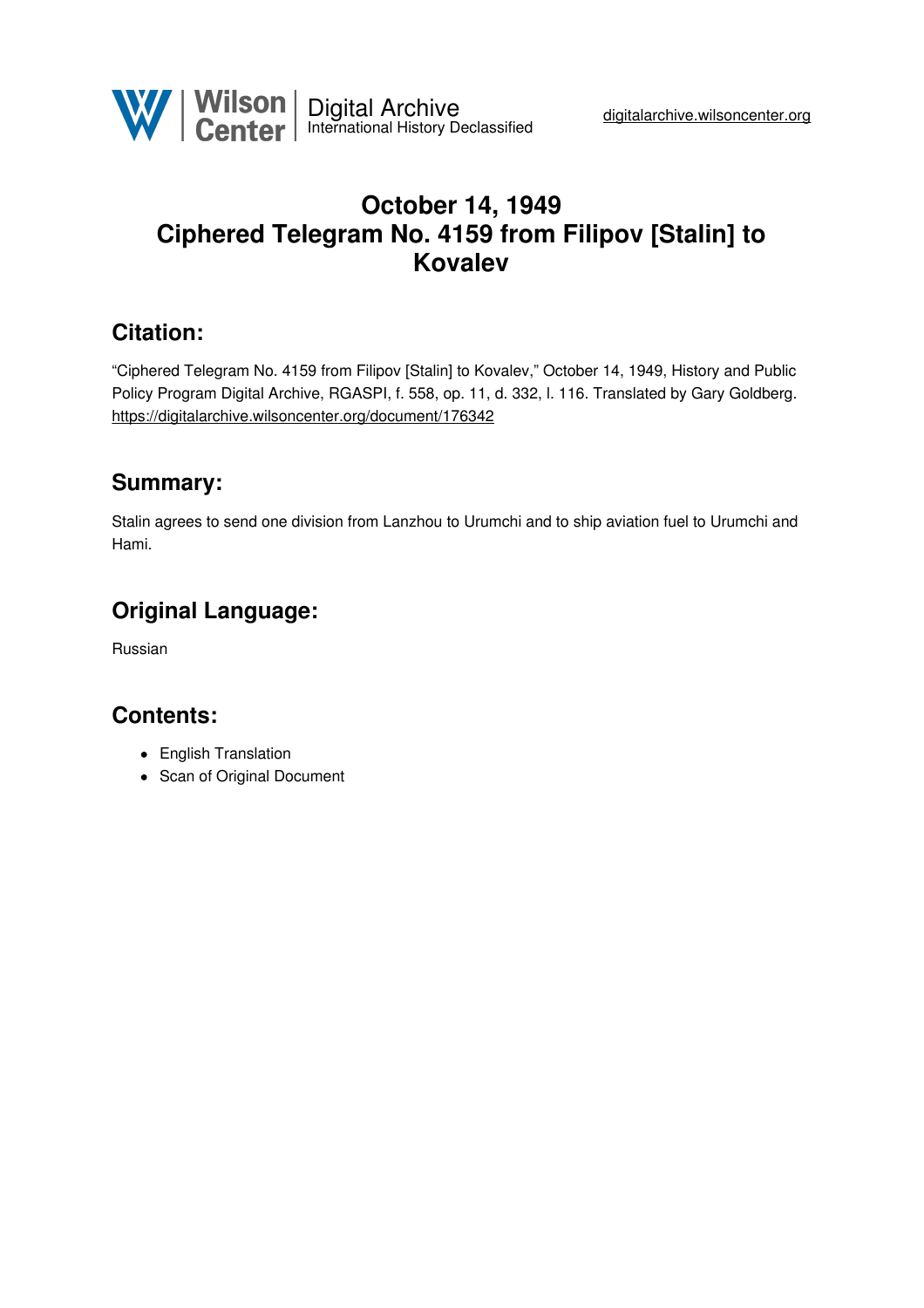### COPY OF AN OUTGOING TELEGRAM TOP SECRET

#### CABLE Nº 4159

Received at 0105 14 October

#### to KOVALEV

Visit Cde. MAO ZEDONG and pass him the following reply to his telegram about sending one division to URUMCHI by aircraft.

"To Cde. MAO ZEDONG

We consider your decision about sending one division from LANZHOU to URUMCHI by air transport to be correct.

Regarding your request about shipping 1,000 tons of aviation fuel to URUMCHI and 200 tons of it to HAMI we report that we can give this fuel to URUMCHI and HAMI via vehicle transport with arrival on site 1-3 November. We need to know your opinion about the possibility of unobstructed passage of our vehicle column with fuel along the route from KULJA to HAMI via URUMCHI.

We can give the people to augment the service at the airfields in URUMCHI and HAMI and also the five reserve transport aircraft at the disposition of Cde. PENG DEHUAI of which you spoke in your telegram by the deadline you indicate".

#### Nº 499/sh

#### FILIPPOV

Paragraph: Confirm delivery of the cable to the addressee

Four copies typed Leshevich Nº 6696

1 – to Cde. Stalin

2 – to Cde. Stalin

3 – to Cde. Molotov

4 – to Cde. Malenkov

#### Verified by: Shift Chief Sadov[in] 0355

[Stamp:

Subject to return to the

VKP(b) CC Special Section 16[71]

Incoming Nº 3462/shs 14 October 1949]